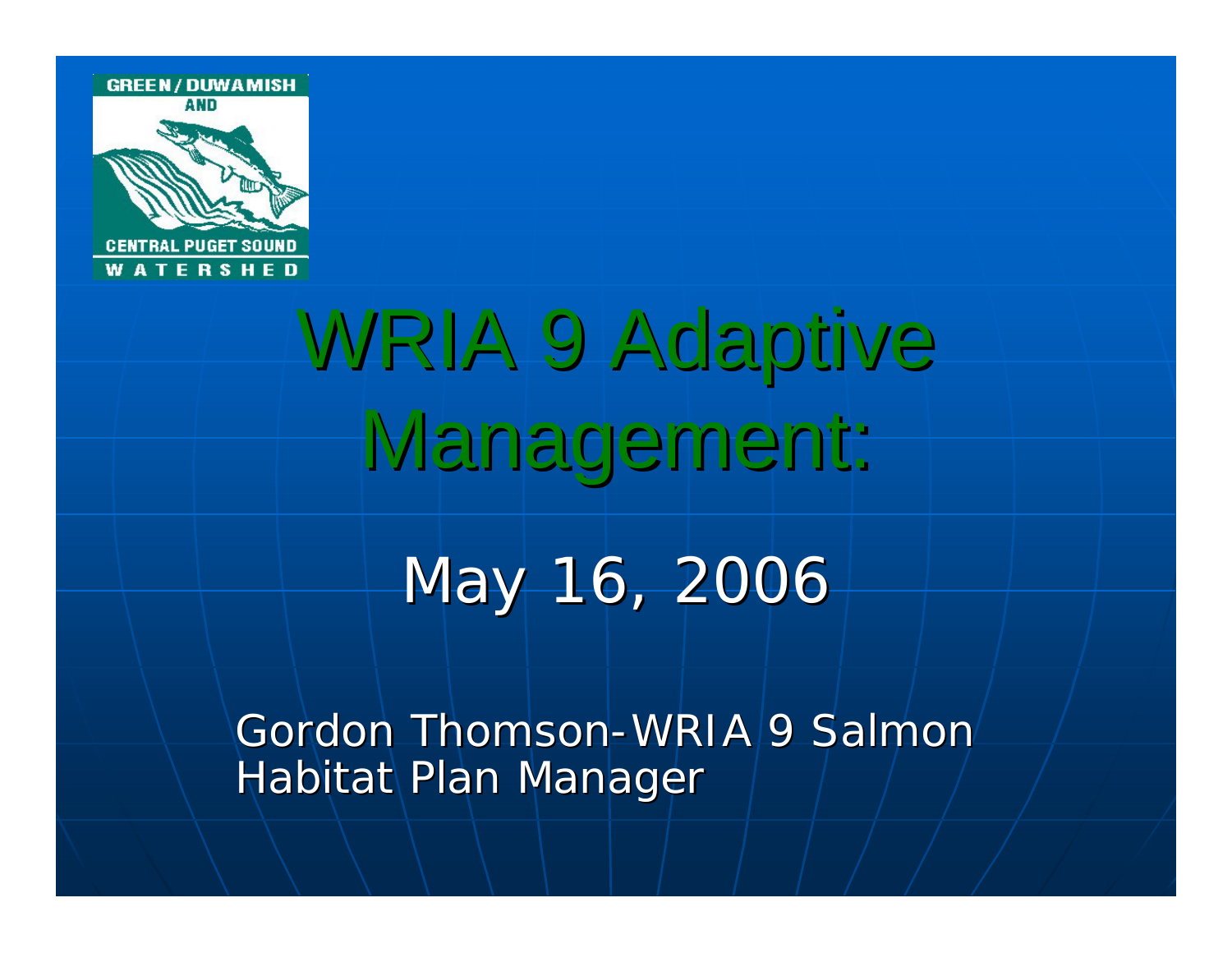### An Evolving Program An Evolving Program

"A system of projects or services intended to meet a public need."

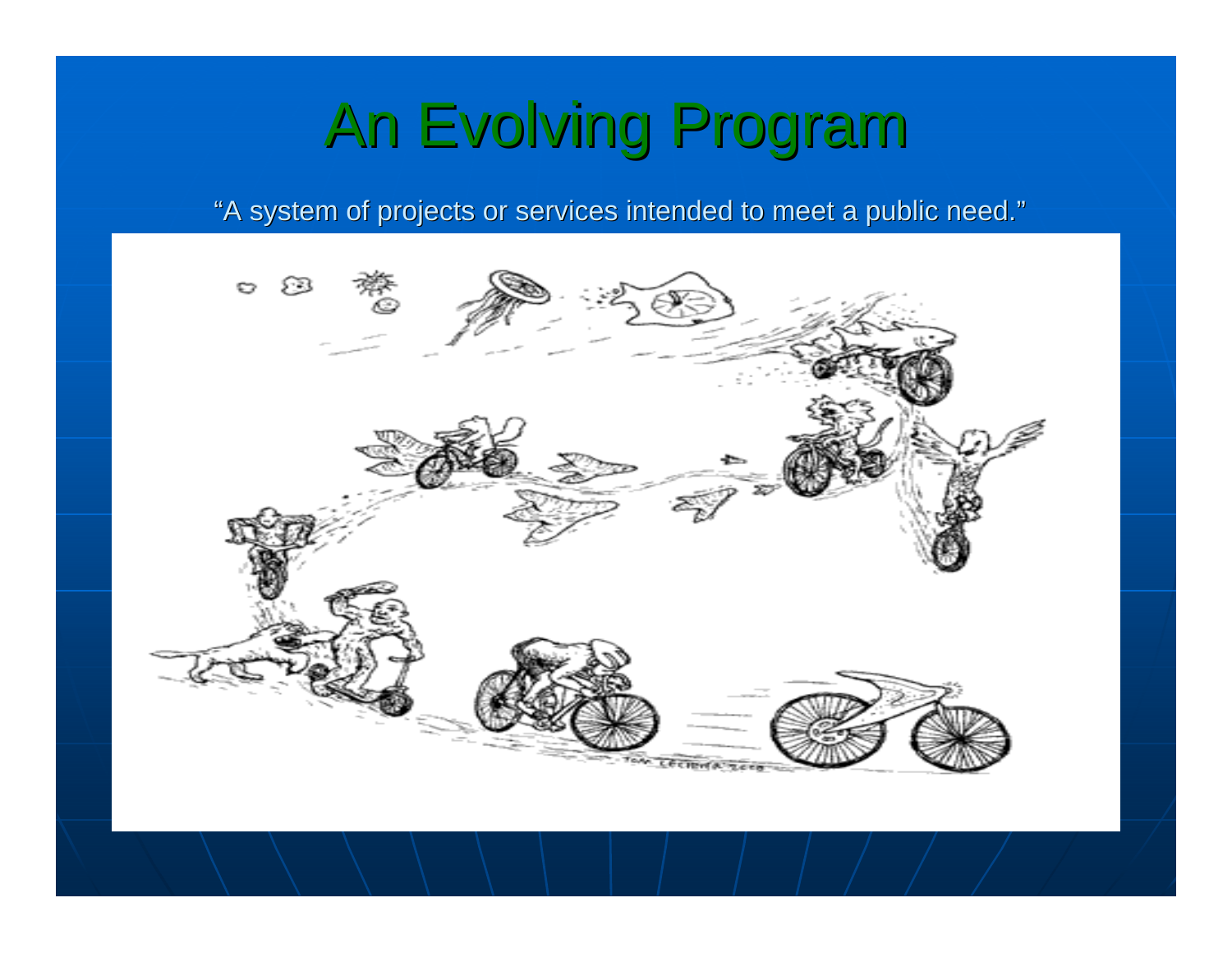# **Adaptive Management?**

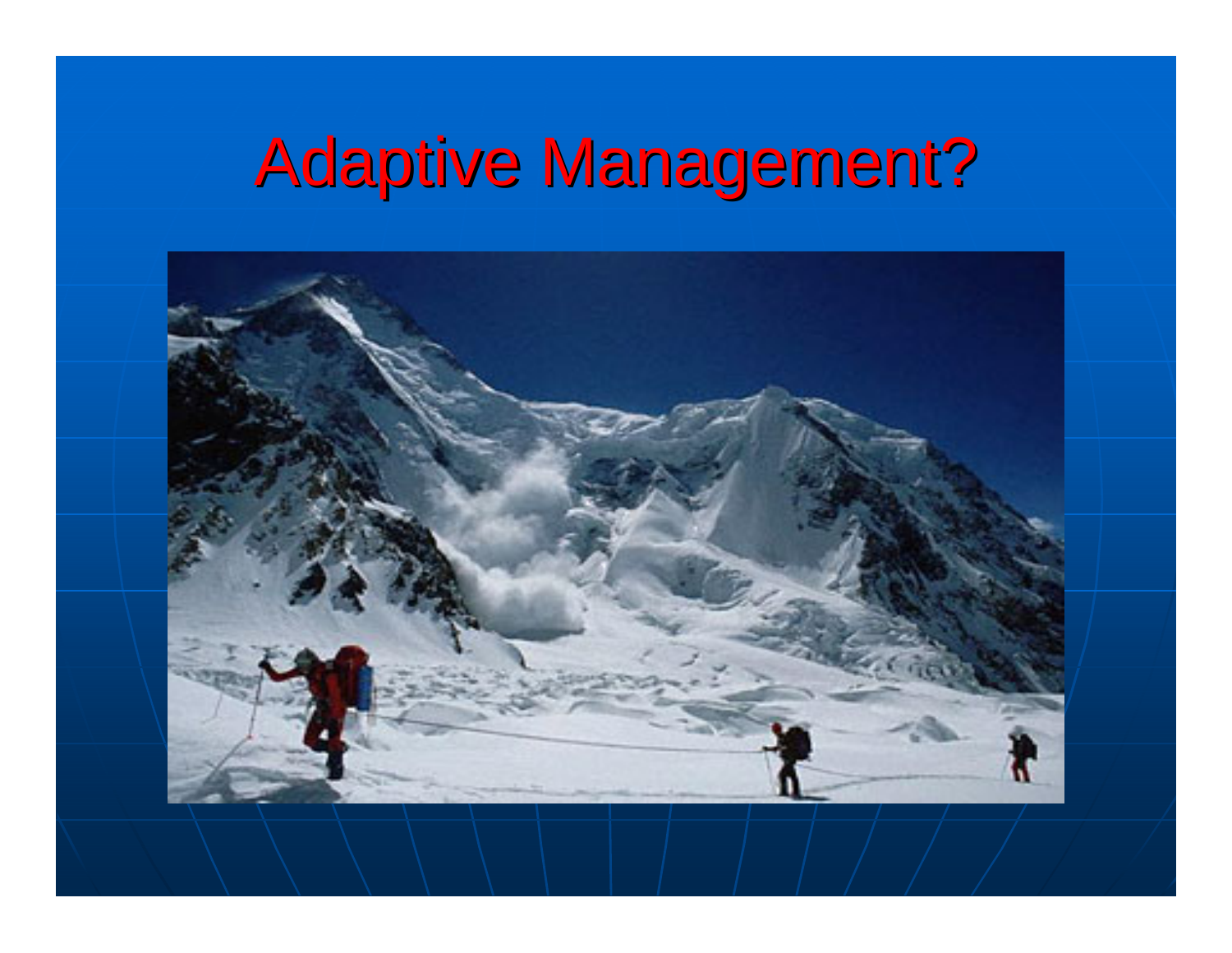# Why Are We Developing An Adaptive Program? Adaptive Program?

#### **ESA 4(f) coverage: ESA 4(f) coverage:**

"Objective, measurable criteria which, when met, would result in a determination, in accordance with the provisions of this section, that the species be removed from the list."

#### $\blacksquare$ **Uncertainty: Uncertainty:**

The Puget Sound TRT has determined that the watershed plans have a high degree of uncertainty. We therefore need to track the success of our plan actions over time.

#### $\blacksquare$ **Accountability: Accountability:**

It makes sense.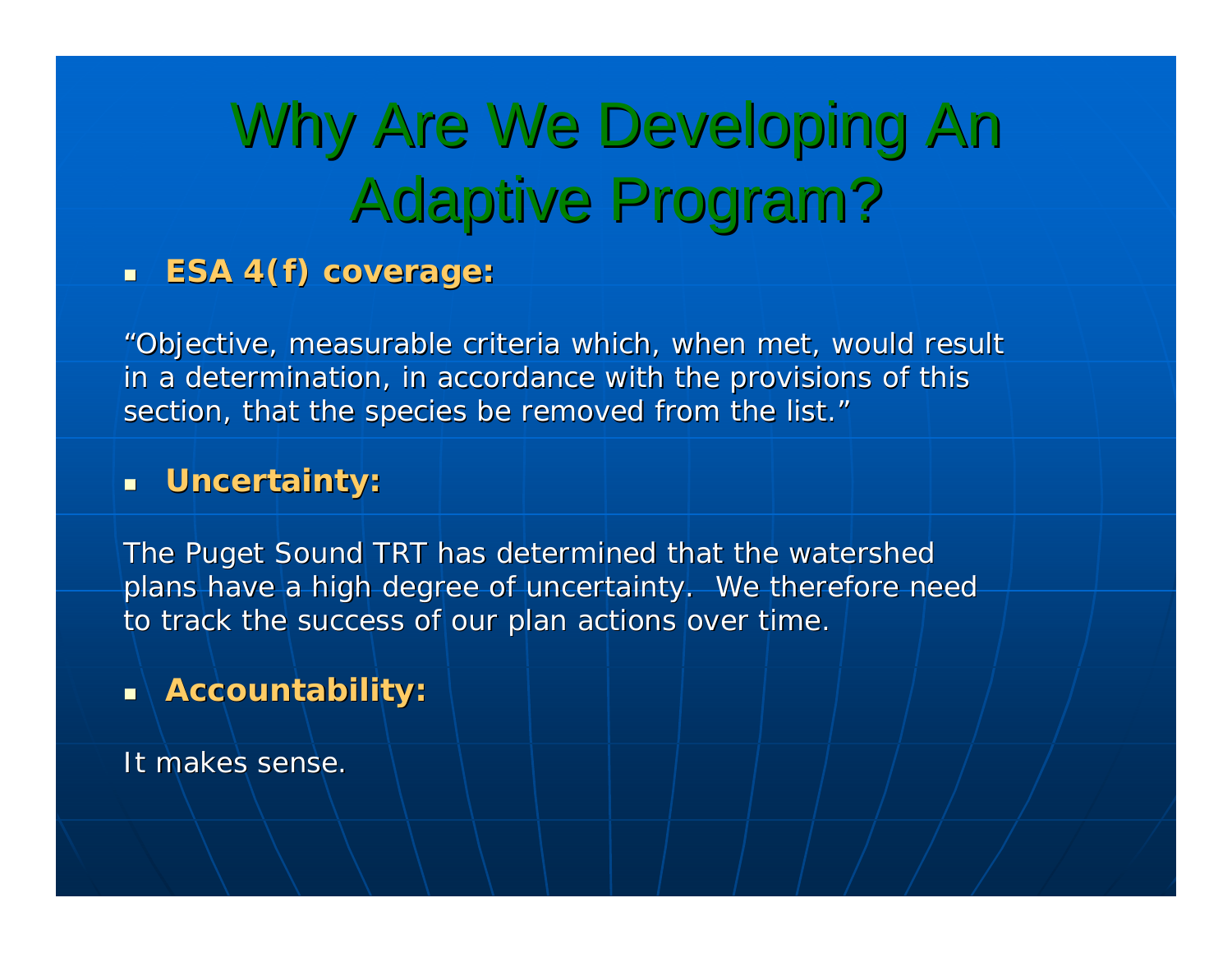## **Basic Principles of Adaptive** Management

**Integrates science and policy in decision making.** 

 $\blacksquare$  Develops indicators, triggers for actions, and criteria for decisions.

 A means to reduce the risk of insufficient investment and misdirection of funding.

 $\blacksquare$  Method for communicating information to the public and building understanding.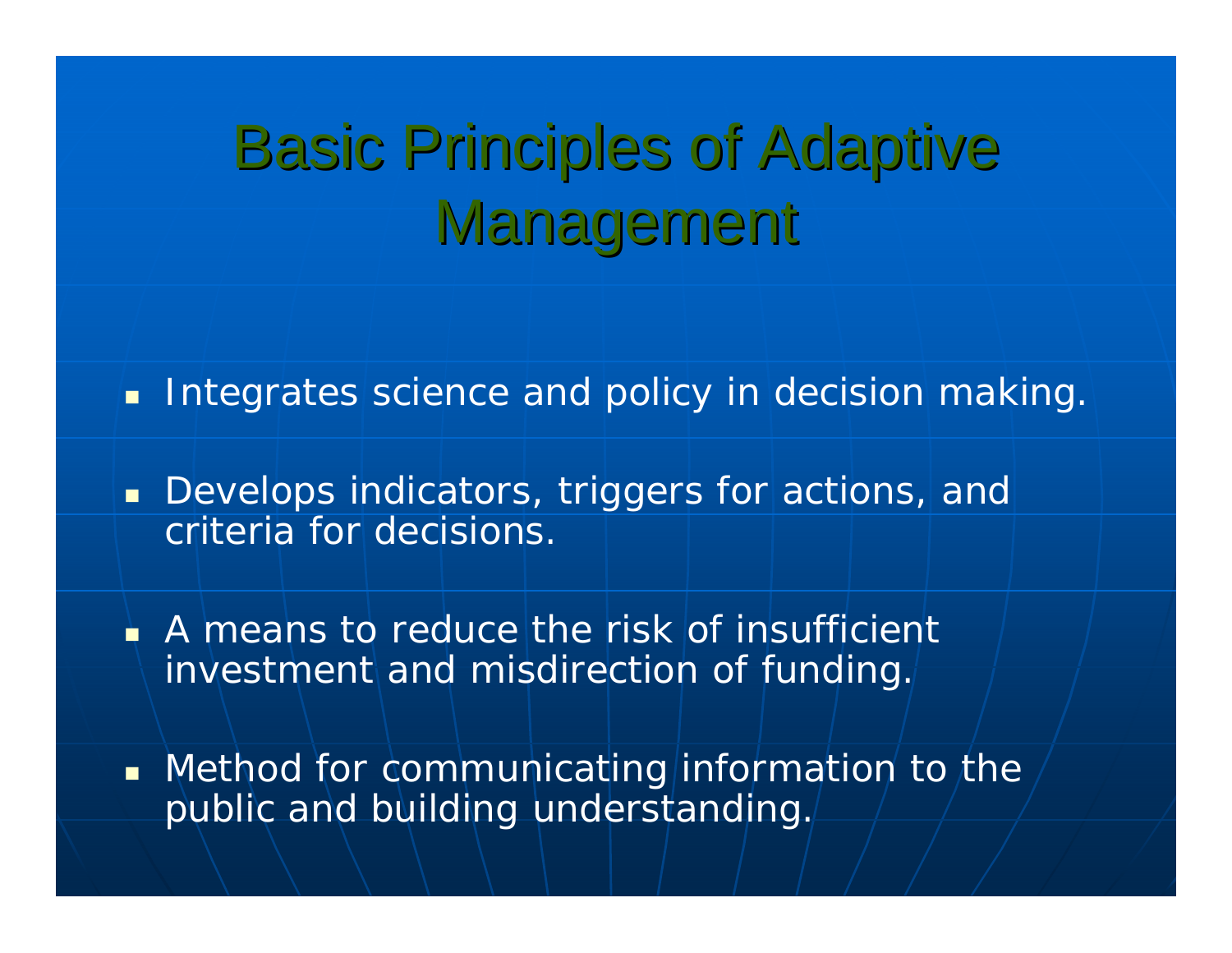#### **Elements of the WRIA 9 Plan Adaptive Elements of the WRIA 9 Plan Adaptive Management Approach Management Approach**

- $\blacksquare$ Identify Key Uncertainties and Conservation Hypotheses
- $\blacksquare$ Determine appropriate monitoring
- $\blacksquare$ Identify appropriate measures
- $\blacksquare$ Identify potential outcomes and decision triggers
- È Make explicit the institutional structure including communications and decision making
- $\blacksquare$ Identify potential resources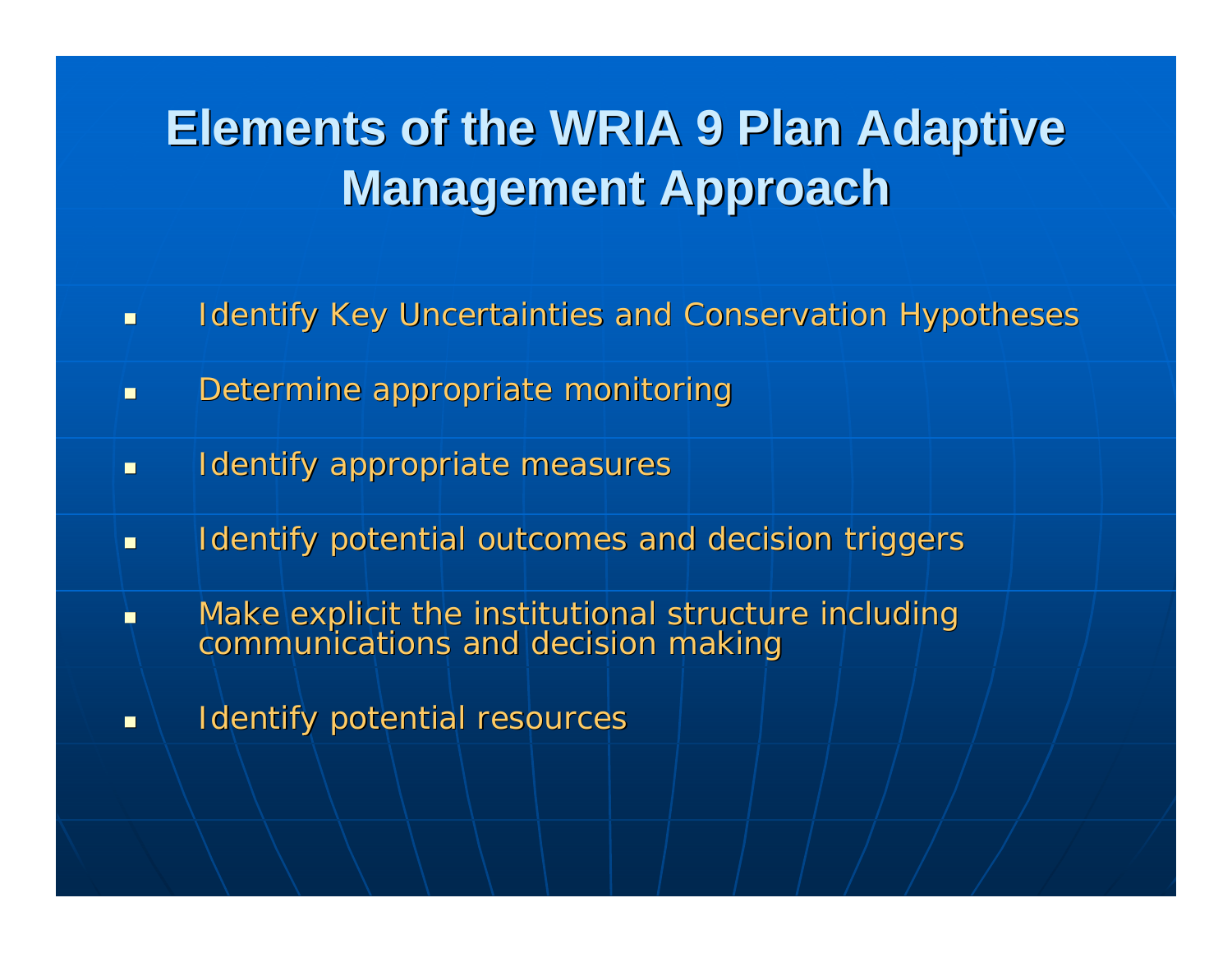#### **WRIA 9 Realities**

 $\mathbb{R}^2$  $\blacksquare$  WRIA 9 includes only one of 22  $\blacksquare$ independent Chinook populations within the Puget Sound ESU.

 $\mathbb{R}^2$ **The Green/Duwamish is a hatchery** dominated system with over 3 million juvenile Chinook released annually.

 $\mathbb{R}^2$  $\blacksquare\backslash$  Estimating VSP parameters for NORs/is therefore very difficult.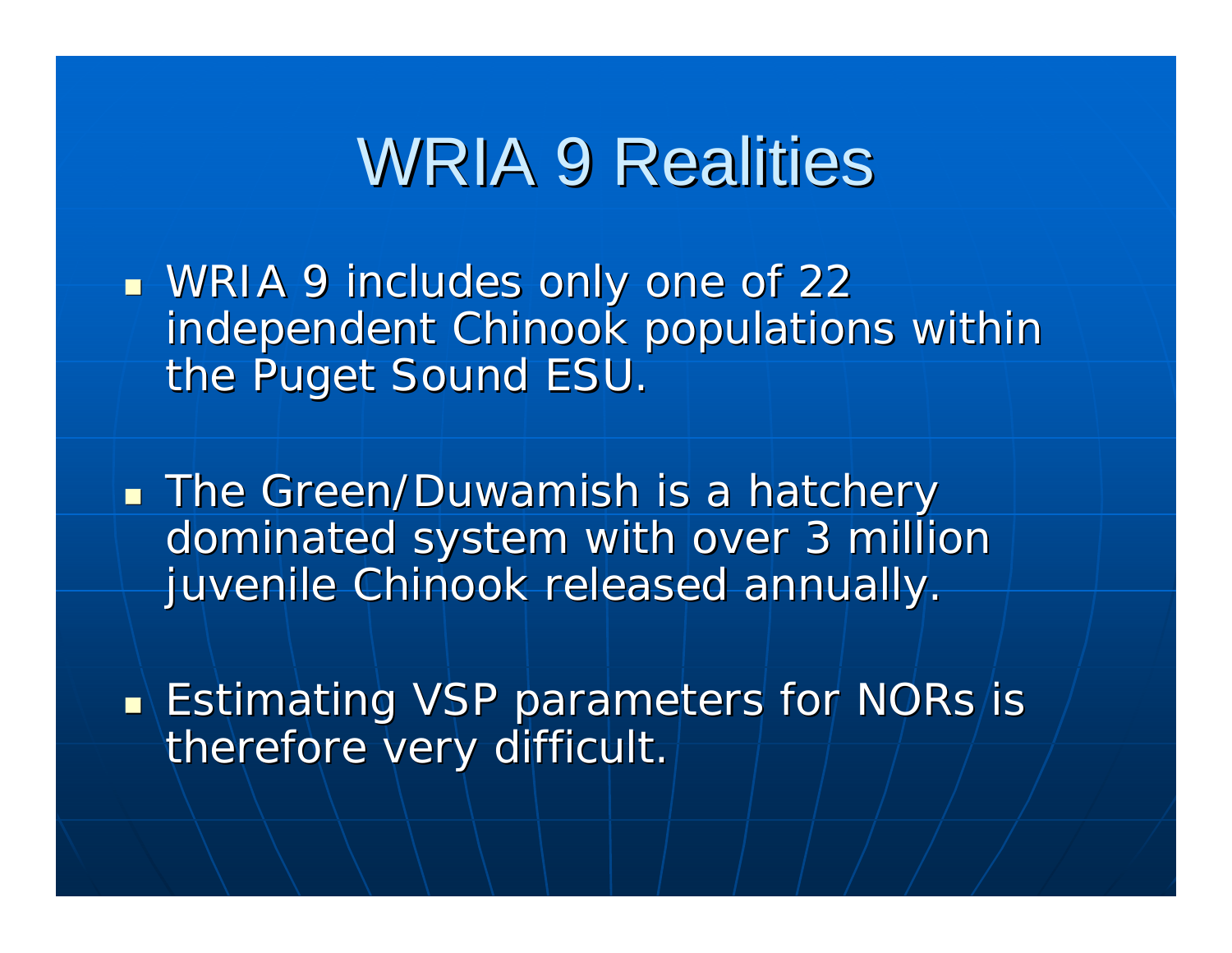# What's REALISTIC For WRIA 9 Monitoring?

 $\mathbb{R}^2$ **Project specific implementation and Project specific implementation and** effectiveness monitoring

-document whether a project was implemented, and -document whether the project had the desired effect. **- Population-level VSP monitoring** 

-monitoring largely in place including spawner surveys, otolith analysis, smolt trapping, CWT analysis for harvest done by others including WSDOT, USFWS, and NMFS.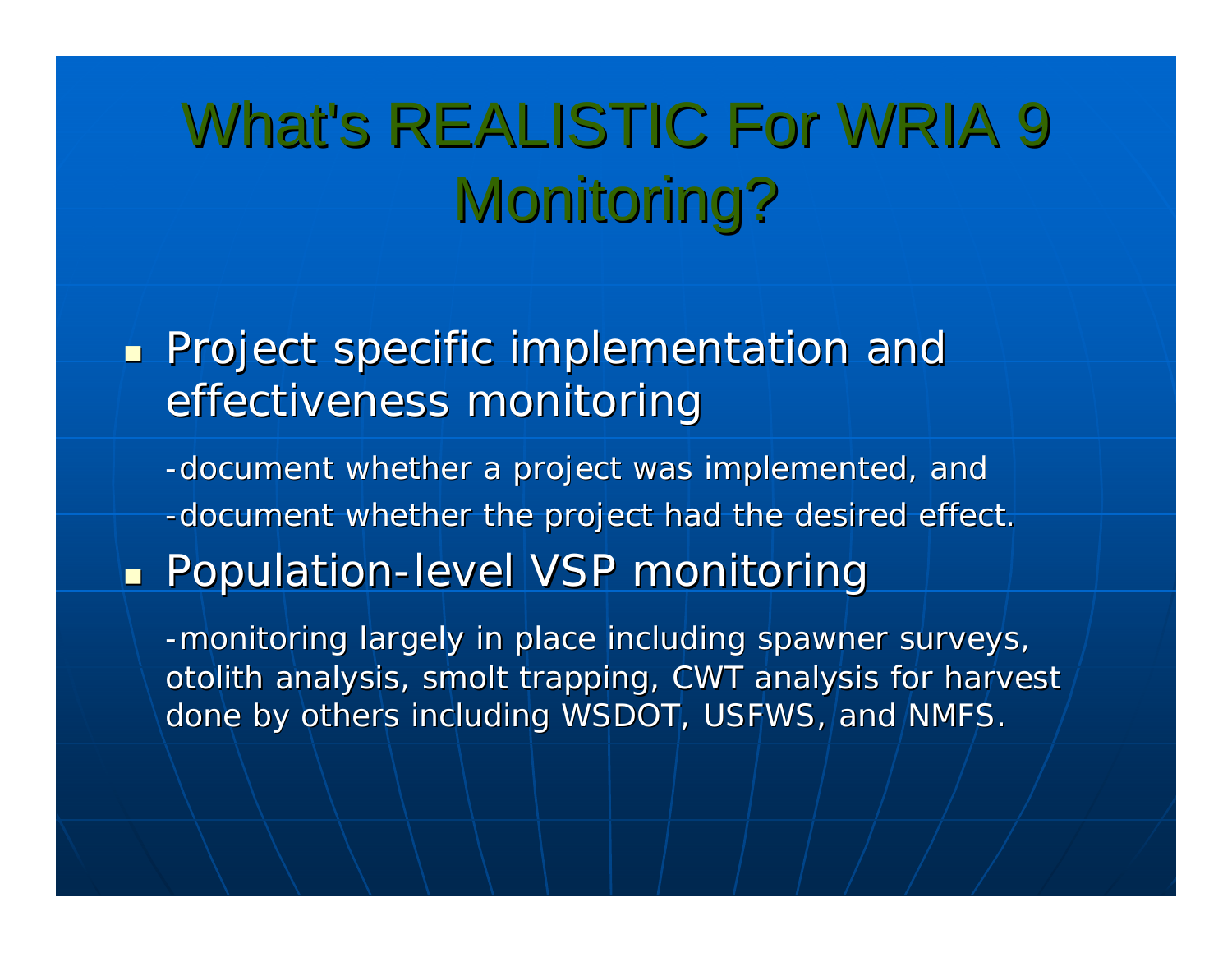### WRIA 9 Adaptive Management **Monitoring Focus**

**Short Term (Ten Year):** Implementation monitoring of individual projects that address WRIA 9 priorities.

-Transition zone

-Spawning and rearing habitat

 $\mathbb{R}^2$ **Longer Term:** <code>VSP</code> <code>Validation</code> monitoring. -productivity -spatial structure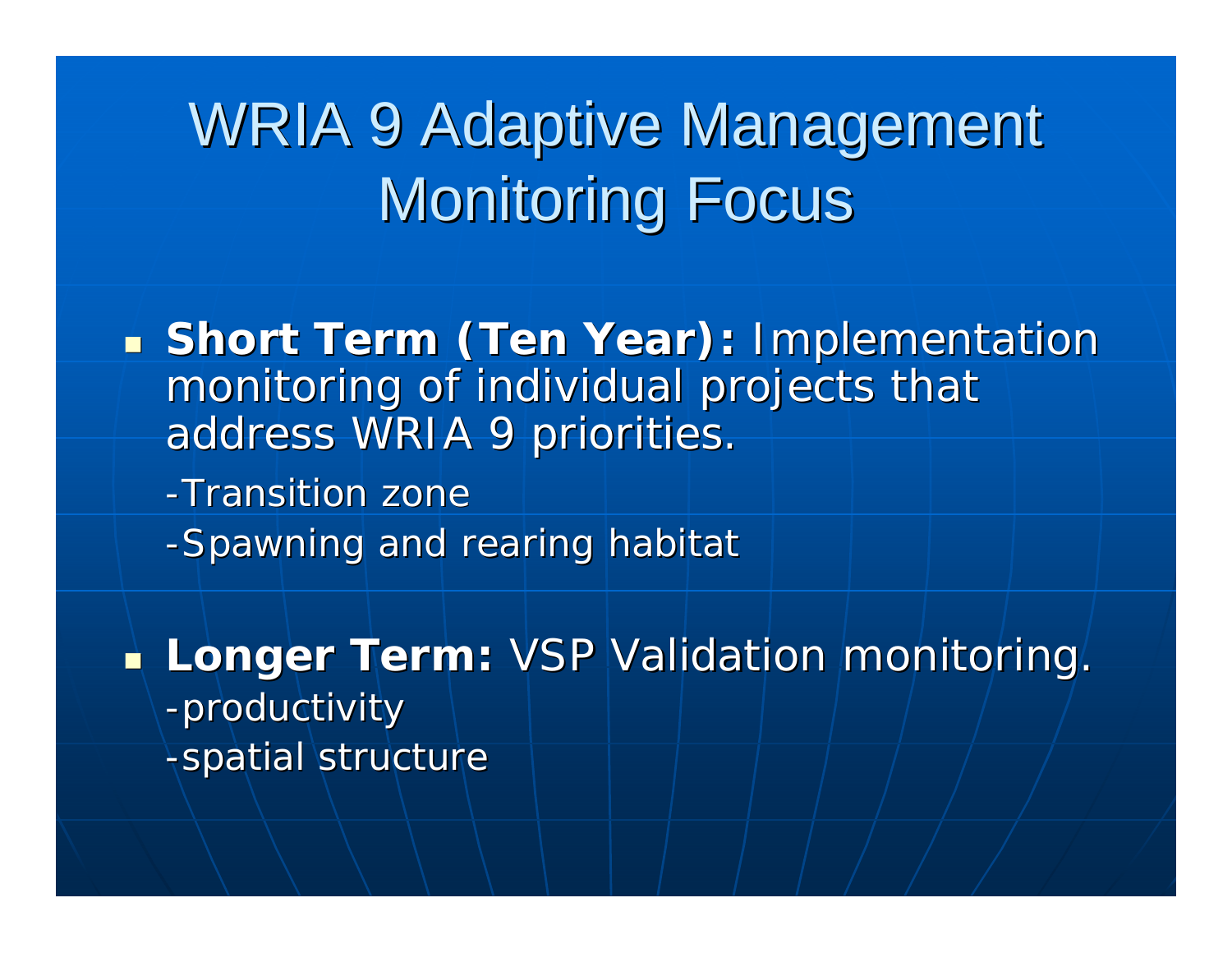#### **Monitoring Needs**

 $\mathbb{R}^2$  $\blacksquare$  Need to set realistic goals.

- **n** Need to determine what makes sense to monitor.
- **Need performance standards or triggers. Need Criteria for change.**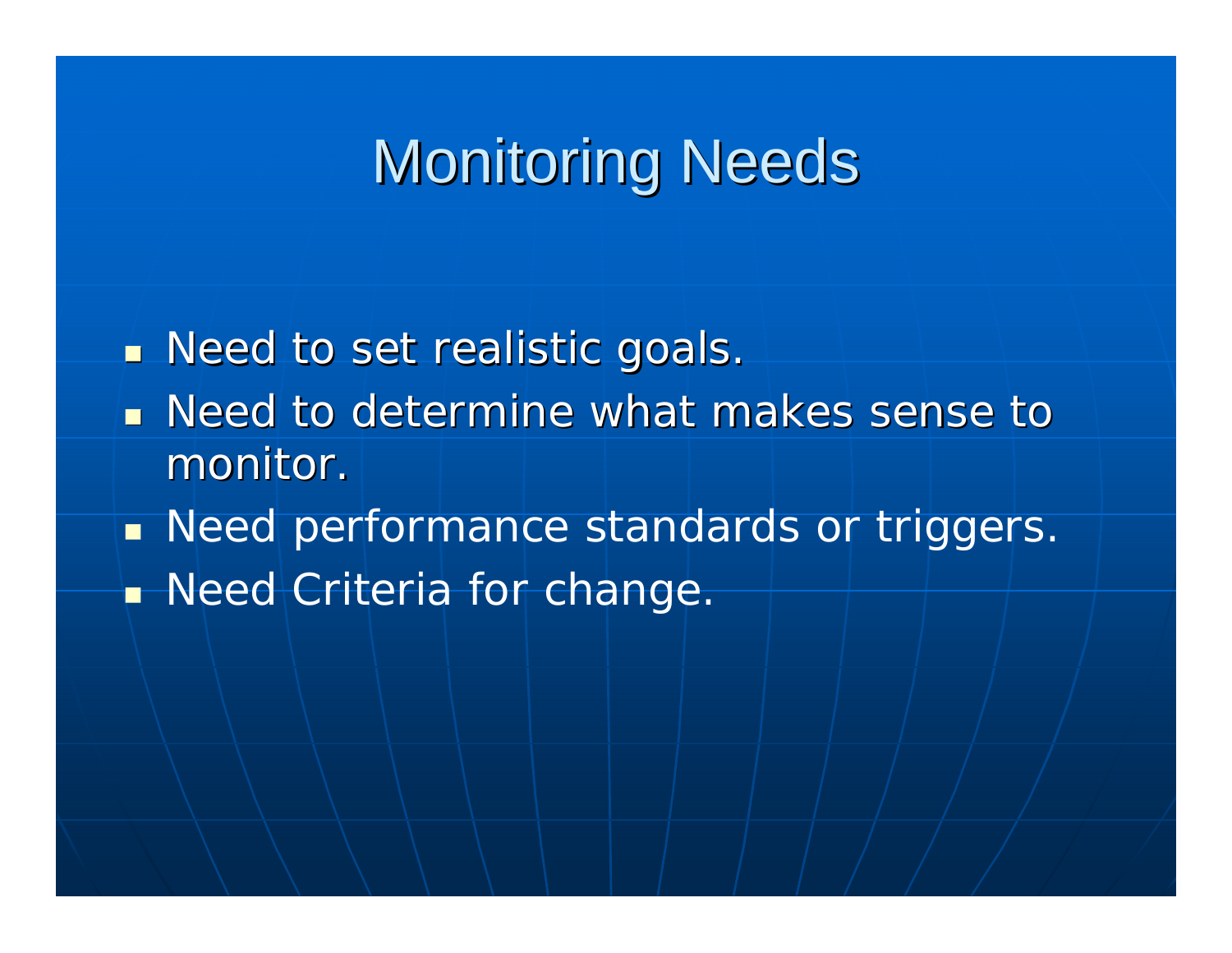#### Current WRIA 9 Monitoring

#### $\mathbb{R}^2$ **Baseline and effectiveness monitoring for:**

-Codiga off channel, Burien seawall, North Winds Weir, and Olympic Sculpture Park tidal embayment.

#### $\mathbb{R}^2$  $\blacksquare$  Habitat Effectiveness Monitoring

- Designing freshwater and estuarine effectiveness monitoring programs at North Winds Weir and Newaukum<br>Creek.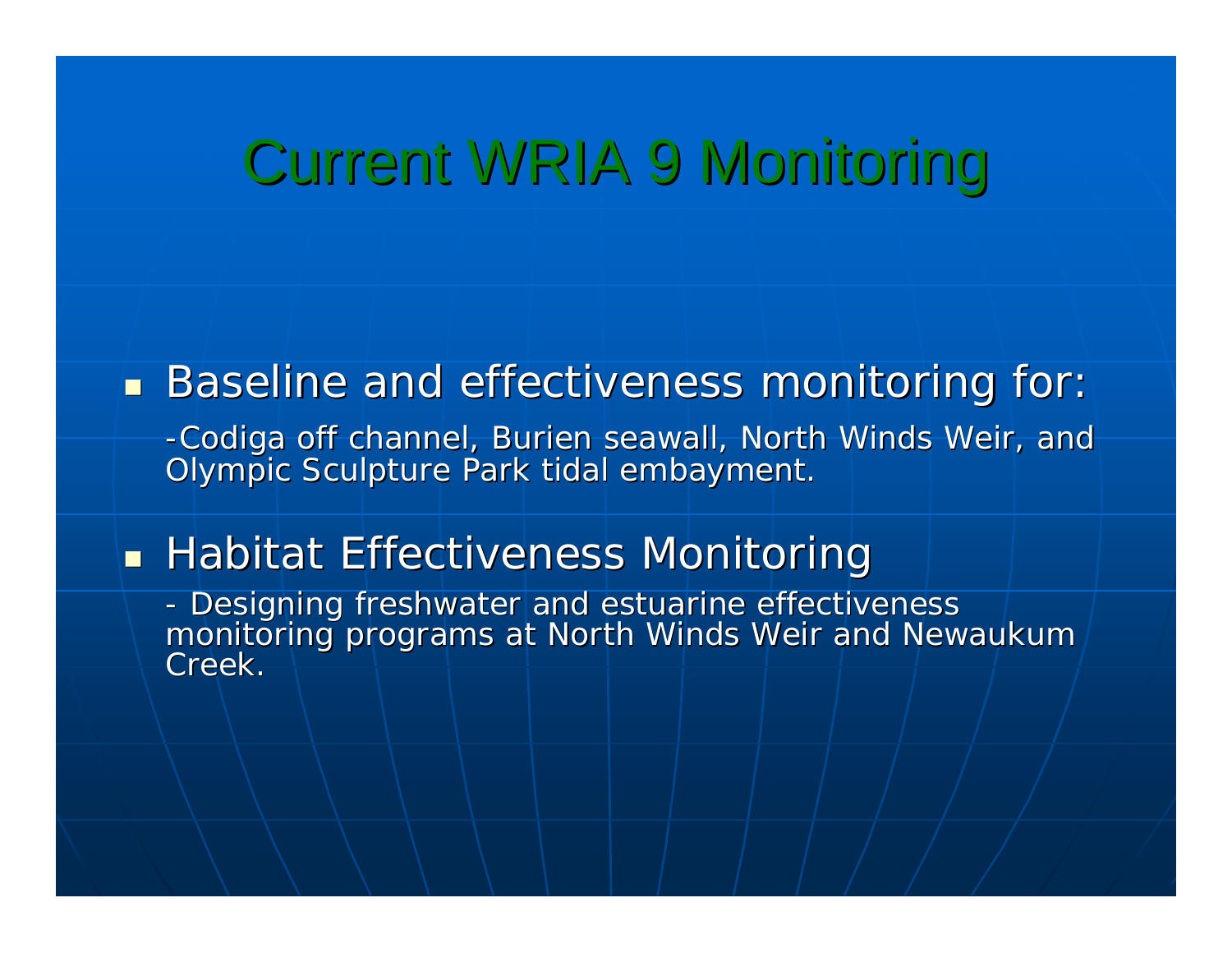### **Where Does Adaptive** Management Fit Into This?

One Approach: Define progress toward a biological reference point. For example, link decision criteria to progress toward achieving necessary future conditions.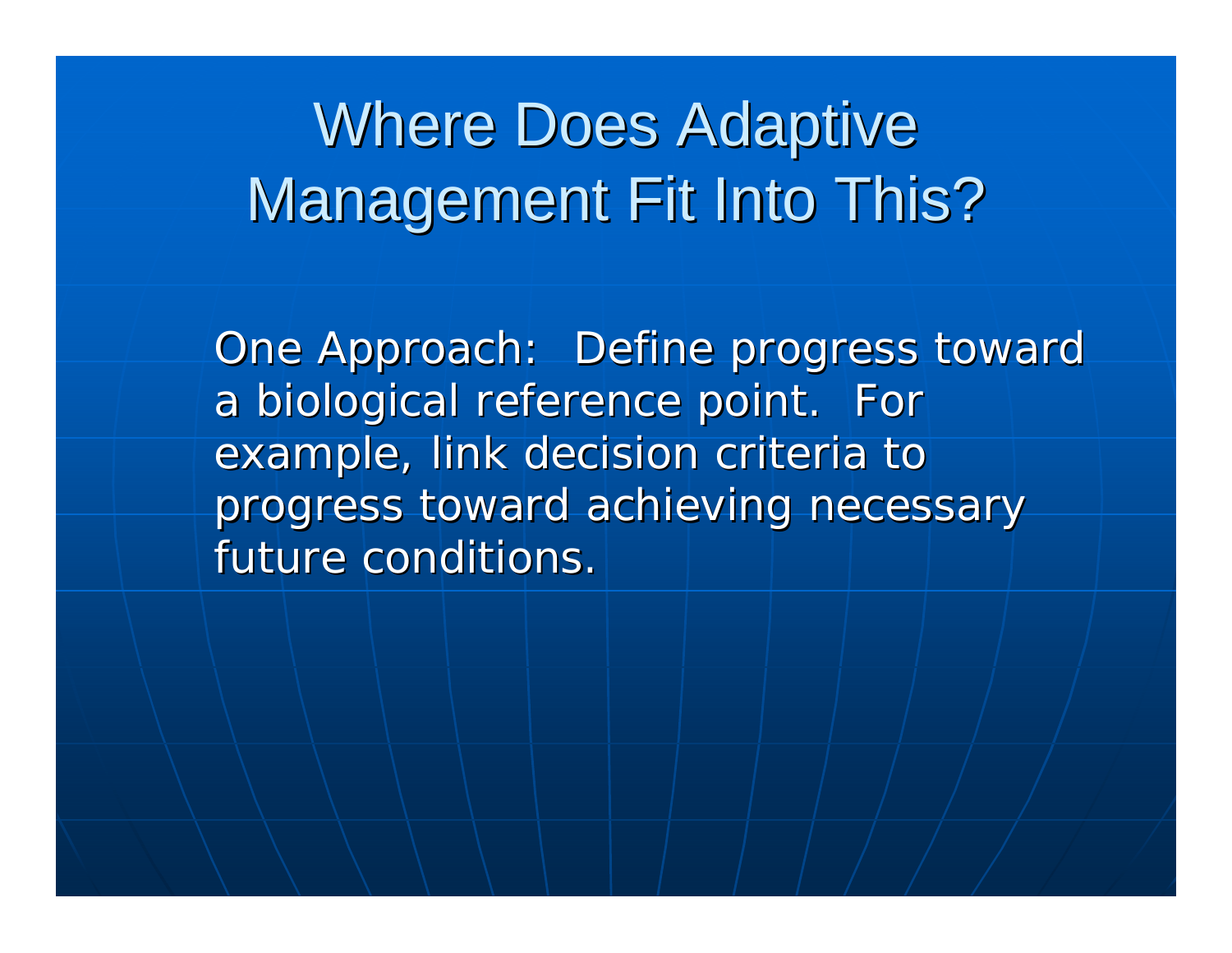#### Adaptive Management Work Group Adaptive Management Work Group

#### **Purpose: Purpose:**

Develop a monitoring and adaptive management (MAM) plan for the WRIA 9 watershed.

#### **Some Questions: Some Questions:**

-Can we scientifically test conservation hypotheses or do<br>we use indicators that re related to the goals of the<br>conservation hypotheses?

-To what extent should the Plan focus on effectiveness monitoring versus VSP monitoring?

-What contingencies should be developed in plan for<br>funding short falls?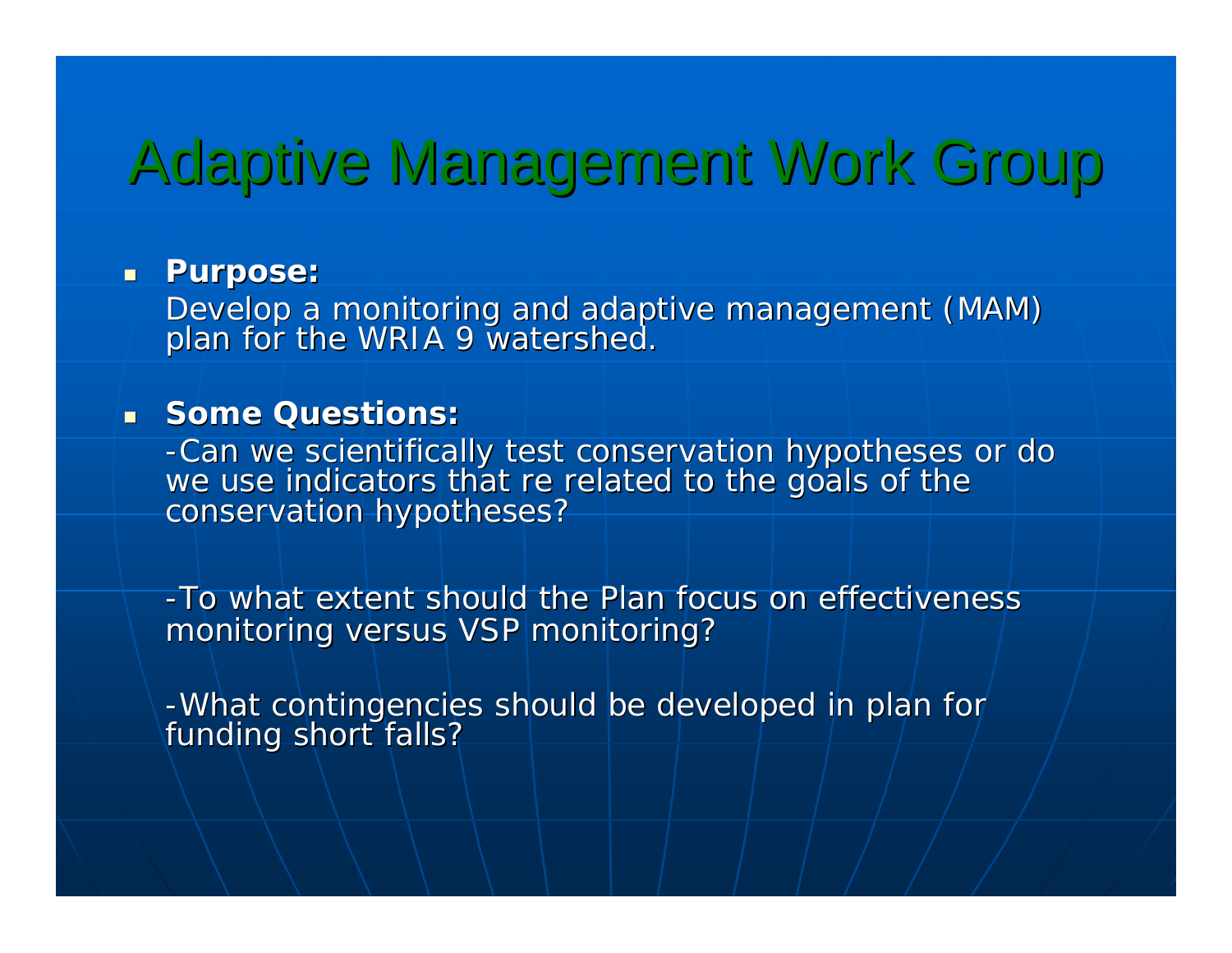### Adaptive Management Work Group

#### **Schedule: Schedule:**

1st quarter 2006: Hired consultant and invited potential Work Group members to participate.

2nd quarter 2006: Convene Work Group to review<br>preliminary draft of the MAM Plan and recommend<br>changes..

3rd quarter 2006: Prepare final draft of MAM Plan for final Work Group review. Conclude AM Work Group meetings.

4th quarter 2006: Final MAM Plan recommended to<br>Steering Committee, review with Steering Committee and<br>Forum. MAM Plan adoption by Forum end of 2006.